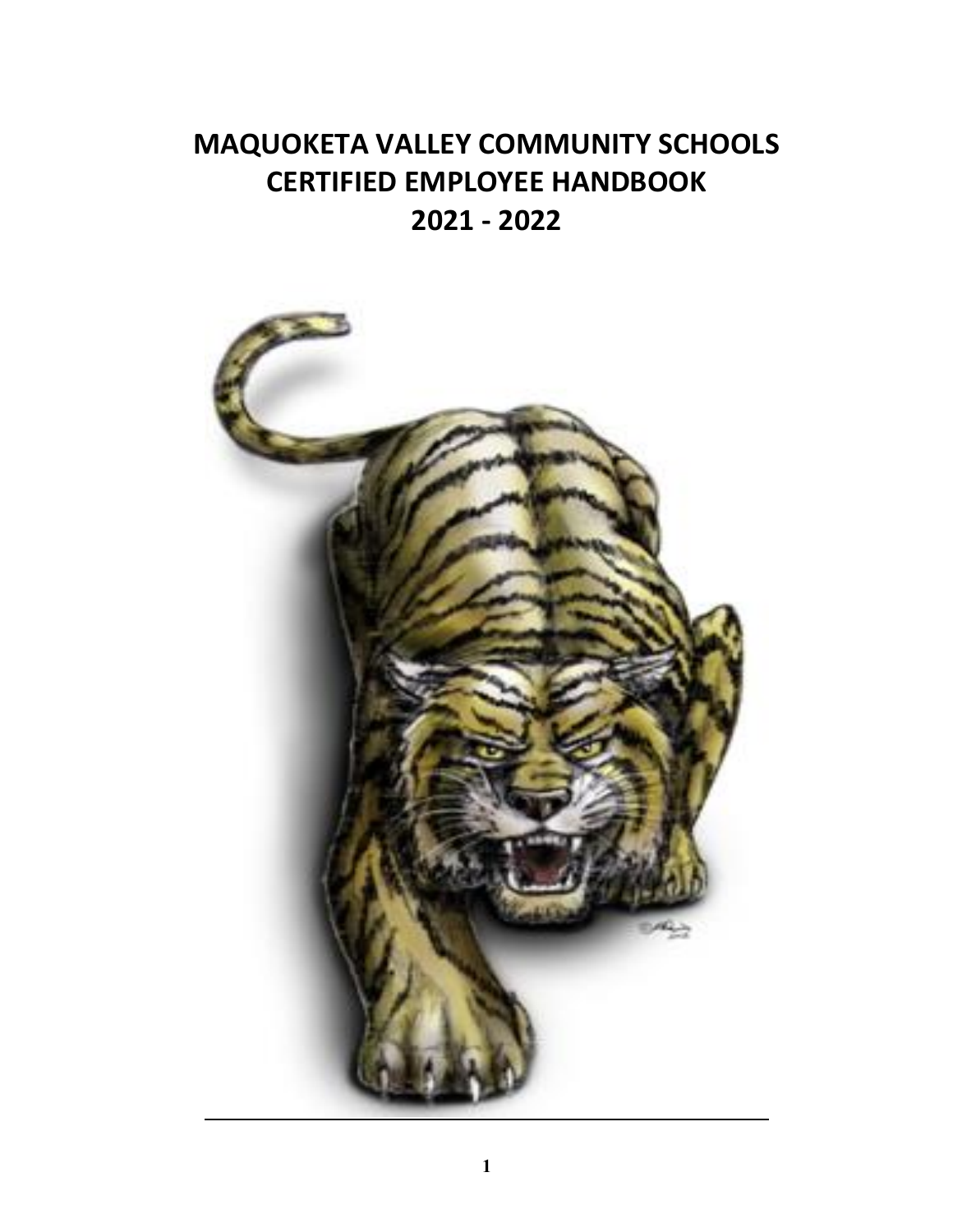# **TABLE OF CONTENT**

| <b>Disclosures</b>                            | pg. 3 |
|-----------------------------------------------|-------|
| Article I - Recognition                       | pg. 4 |
| Article II - Compensation                     | pg. 4 |
| Article III - Insurance                       | pg. 5 |
| Article IV - Deductions                       | pg. 6 |
| Article V - Evaluation Procedures             | pg. 6 |
| Article VI - Staff Reductions                 | pg. 7 |
| Article VII - Transfer Procedures             | pg. 9 |
| Article VIII - Professional Mentoring Program | pg. 9 |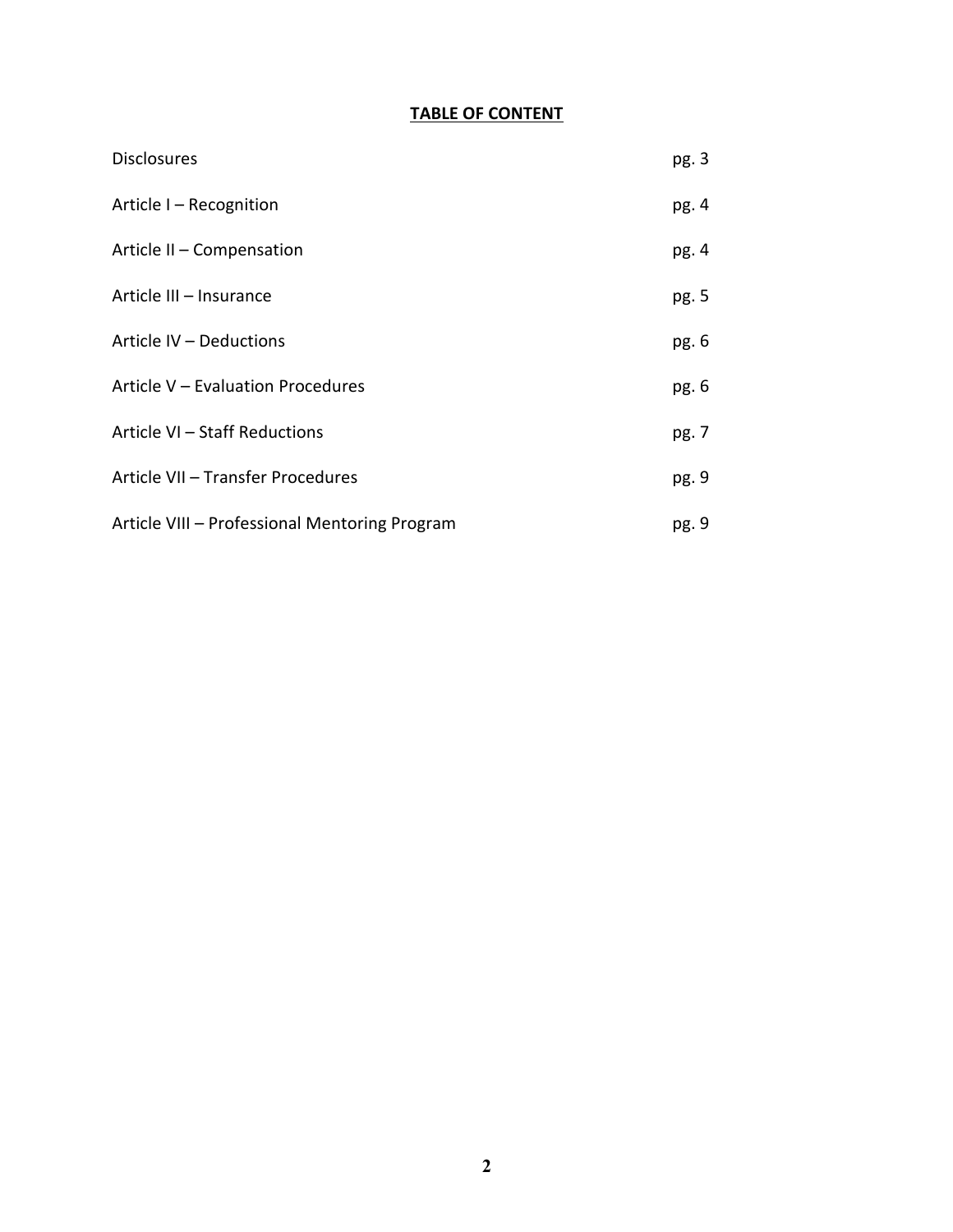#### **DISCLOSURE**

This Employee Handbook is not intended to imply any contract of employment or any contractual rights. This Employee Handbook manual does not represent a contractual obligation on the part of the Maquoketa Valley Community School District or its duly authorized representatives. It is each employee's responsibility to become familiar with the policies and procedures of this organization.

This Employee Handbook shall be maintained solely by the District. The Board of Directors of the Maquoketa Valley Community School District, the District, and the District's administration has the ability to interpret and imply provisions of the Employee Handbook.

#### **Applicability**

This Employee Handbook shall apply to all full-time and regular part-time employees. It does not apply to the superintendent, principals, temporary employees or substitute employees.

#### **Effective Dates**

This Employee Handbook shall be effective upon being presented to the Board of Directors of the Maquoketa Valley Community School District or its duly authorized representatives. It shall be in effect for the duration of the school year in which it was presented to the Board of Directors, unless it is modified using appropriate procedures, including providing notice to all employees covered by this Employee Handbook and through the Employee Relations Board that consists of 3 MVEA representative, 2 Board members and 1 Administrator.

#### **Savings Clause**

Should any section or language of this Employee Handbook be declared illegal by a court of competent jurisdiction, then that section or language shall be deleted from this Employee Handbook to the extent that it violates the law. The remaining sections and language shall remain in full force and effect.

#### **Definitions**

The term "Board", as used in this handbook, shall mean the Board of Directors of the Maquoketa Valley Community School District or its duly authorized representatives.

The term "District", as used in this handbook, shall mean the Maquoketa Valley Community School District.

The term "employee", as used in this handbook, shall mean all full-time and regular part-time employees. The term "employee" does not mean the superintendent, principals, temporary employees or substitute employees.

#### **Non-Discrimination Statement:**

The District and the Board will not discriminate in employment opportunities on the basis of age, race, creed, color, gender, sexual orientation, gender identity, national origin, religion, disability or genetic information. The Board requires all persons, agencies, vendors, contractors, and other persons and organizations doing business with or performing services for the school district to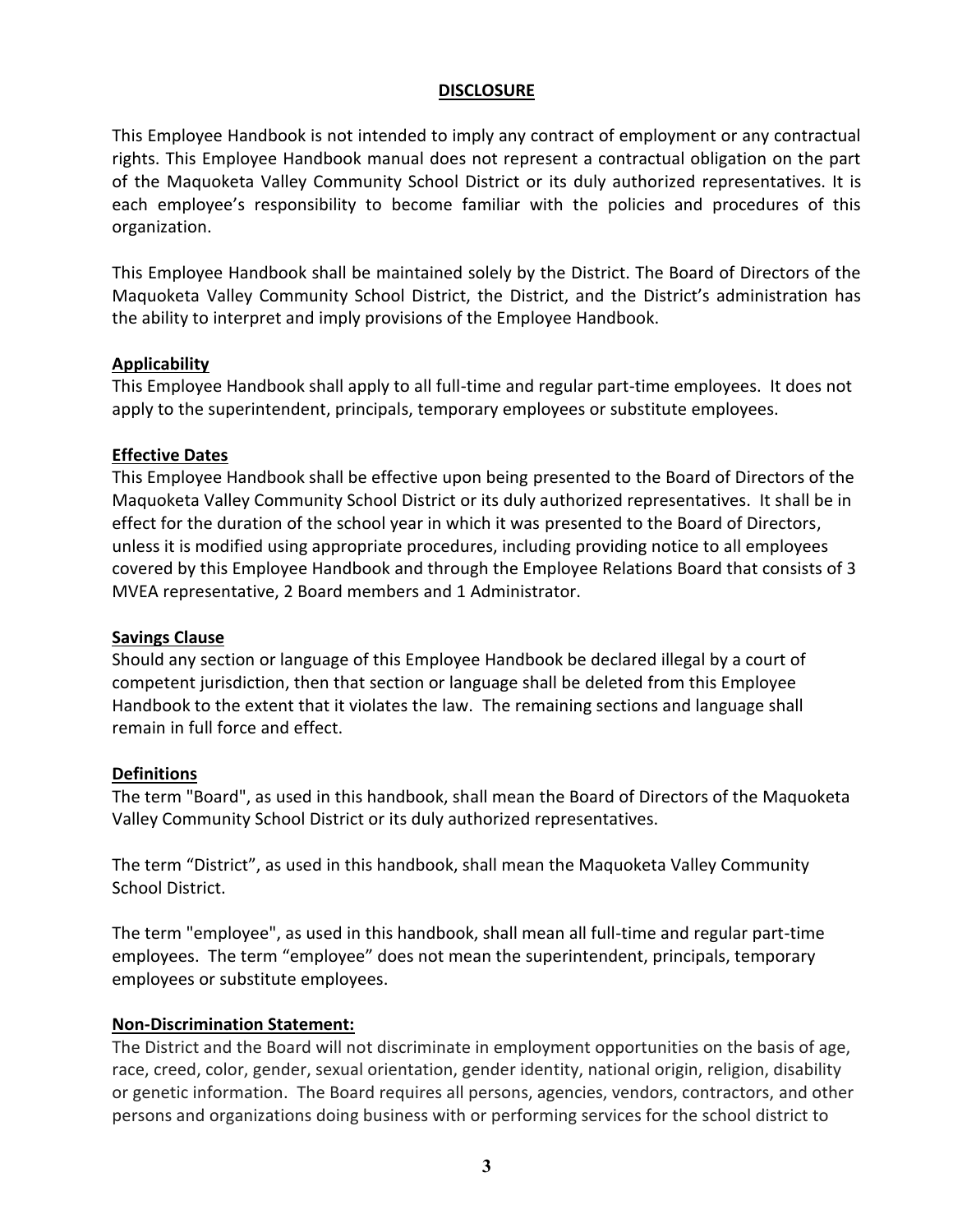subscribe to all applicable federal and state laws, executive orders, rules and regulations pertaining to contract compliance and equal opportunity.

# **Equal Employment Opportunity:**

The District will provide equal opportunity to employees and applicants for employment in accordance with applicable equal opportunity and affirmative action laws, directives and regulations of federal, state and local governing bodies. Opportunity to all employees and applicants for employment includes hiring, placement, promotion, transfer or demotion, recruitment, advertising or solicitation for employment, treatment during employment, rates of pay other forms of compensation, and layoff or termination. The District will take affirmative action in major job categories where women, men, minorities and person with disabilities are underrepresented. Employees will support and comply with the District's established equal employment opportunity and affirmative action policies.

## **ARTICLE I** *RECOGNITION*

The employer recognizes and acknowledges that the Association is the exclusive representative in collective bargaining with the employer for those persons employed by the employer in the following classifications:

- Classroom Teachers
- Guidance Counselors
- Professional Certified Librarians

as certified by the Public Employment Relations Board in Case 194, which persons are covered by this agreement and hereinafter referred to as "employee(s)". Persons in all other employment classifications employed by the employer are specifically excluded from this agreement and the employer does not recognize the Association as the representative in collective bargaining for said persons or employment classifications.

#### **ARTICLE II** *COMPENSATION*

- A. Employees on the salary schedule hereinabove referred to will move from one educational lane to a higher educational lane and shall move to the corresponding eligibility step on the higher lane, however, a Master's Degree must be in the assigned teaching category for placement above B.A.+20. For an employee to advance from one educational lane to another, he/she shall file suitable evidence of additional education credit with the superintendent between the 15<sup>th</sup> day of August and the 10<sup>th</sup> day of September.
- B. Employees shall be granted an increment on the schedule hereinbefore referred to for each year of service to the Maquoketa Valley School District. Any year a staff member reaches the end of a lane, longevity will be added at \$360 for each BA lane and \$460 for each MA lane. When no teacher is at the end of any lane, no increments will be added. A Masters Degree must be in the assigned teaching category for placement above B.A.+20. A year of service shall consist of employment in the Maquoketa Valley School District for more than 90 teaching days in any one school year.
- C. In addition to the compensation otherwise set forth in this agreement, the employer will pay to employees conducting programs designated by the employer such as summer programs, etc., the sum of \$20.00 per clock hour or 60-minute teaching period.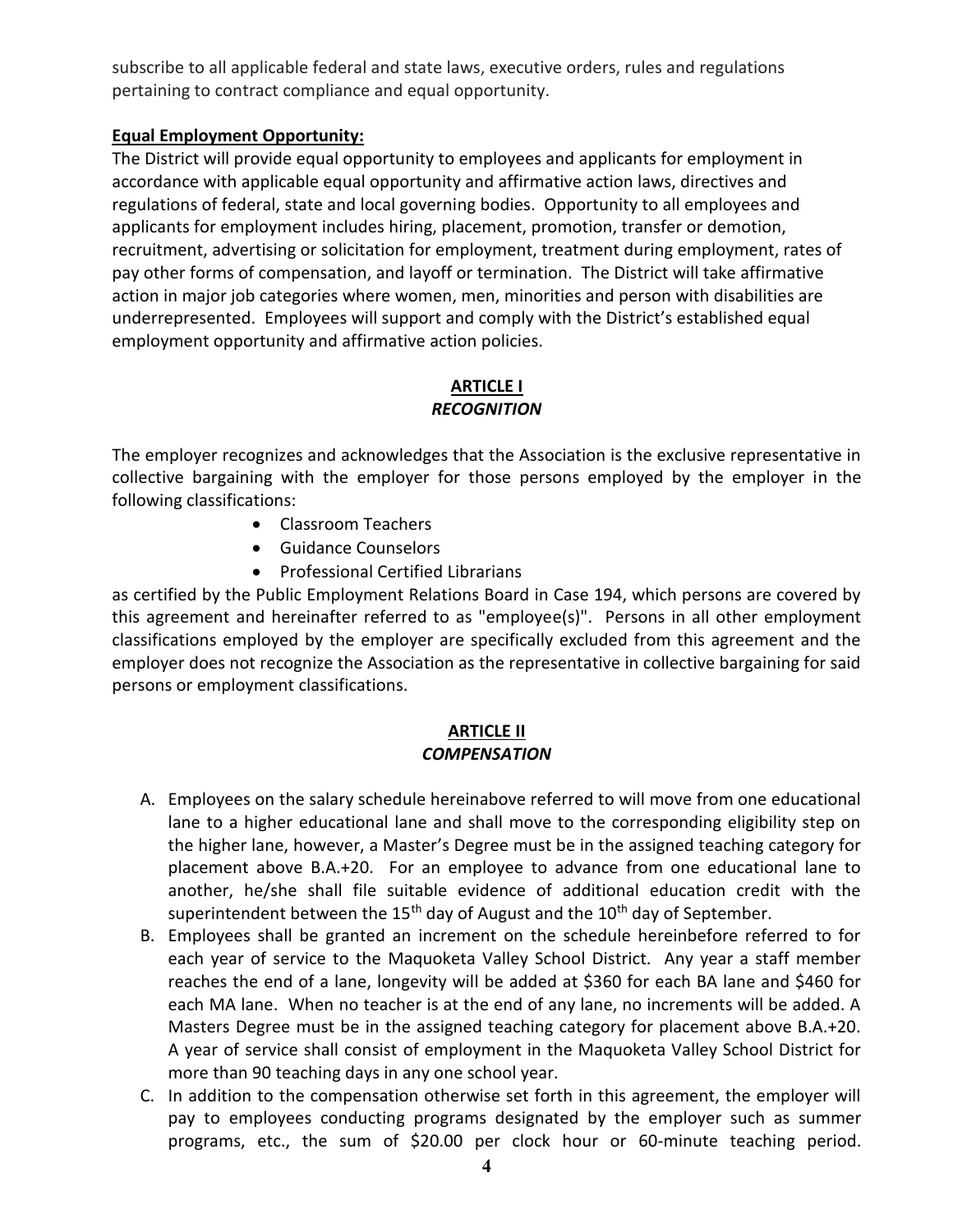Before/after school and summer Drivers Education will be reimbursed the sum of \$26.00 per clock hour. Any employee selected to teach summer school shall be paid per diem

- D. Employees who are directed to use their own automobile in the conduct of the business of the Maquoketa Valley School District other than herein set forth, shall be reimbursed for travel between schools and travel at the direction of the Maquoketa Valley School District at the rate of forty-five cents (.45¢) per mile. Travel between Delhi and Hopkinton shall be calculated at 9 miles one way. Travel between Earlville and Delhi shall be calculated at 8 miles one way. Travel between Earlville and Hopkinton shall be calculated at 11 miles one way. These miles are based on the most direct route. Should a detour arise, employees will be compensated for additional miles.
- E. Each employee shall receive passes for school events for employee and a guest.
- F. A reduction in the teacher salary supplement per pupil amount shall be subject to the scope of negotiations as specified in section 20.9 in the Iowa Code.
- G. Teacher Salary Supplement: Beginning with the 2010/2011 contract, the Teacher Salary Supplement shall be incorporated into the salary schedule and distributed to all eligible employees on an indexed basis

# **ARTICLE III** *INSURANCE*

- A. During the term of this agreement, the employer shall provide for employees and their dependents (as defined by the current group health insurance carrier) the Wellmark Blue Cross-Blue Shield Classic 500 Health Insurance plan coverage curently in effect with the employer or similar group insurance from an insurance company.
	- Employees who choose the Family Classic 500 will contribute a monthly dollar amount of \$100.00 toward the Family Classic 500. Employees who choose the Single Classic 500 will contribute a monthly dollar amount of \$50.00 towards the Single Classic 500. The licensed individual may sign and deliver to the employer an Assignment authorizing payroll deductions and the employer will deduct onetwelfth (1/12) of the \$1,200.00 for the Family Classic 500 or \$600.00 for the Single Classic 500 from the regular salary check of the employee pay period for twelve (12) months beginning in September and ending in August of each year.
	- Employees will be given the option to purchase the Wellmark Blue Cross-Blue Shield Classic 100 Health Insurance Plan. Employees would be responsible for paying the difference in premiums between the Classic 100 and Classic 500 Plans in addition to the \$100.00 per month for the Family Classic 500 Plan or \$50.00 a month for the Single Classic 500 Plan.
	- Employees will also be given the option of choosing the Wellmark Blue Cross-Blue Shield Blue Access 2000 Health Insurance Plan or the HDHP 2500 NE Health Insurance Plan. Employees will be reimbursed by the District the difference in premium costs between the Classic 500 and the Blue Access 2000 minus the \$100.00 per month for the Family Classic 500 Plan or the \$50.00 per month for a Single Classic 500 Plan in the form of cash less all appropriate withholdings.
	- Each eligible employee will be allowed to choose single or family coverage during the open enrollment period, when a qualifying life event occurs, or as otherwise permitted by the insurance carrier.
	- The district will provide \$250.00 per month for employees who take single coverage or who are covered by insurance of a spouse employed by the district in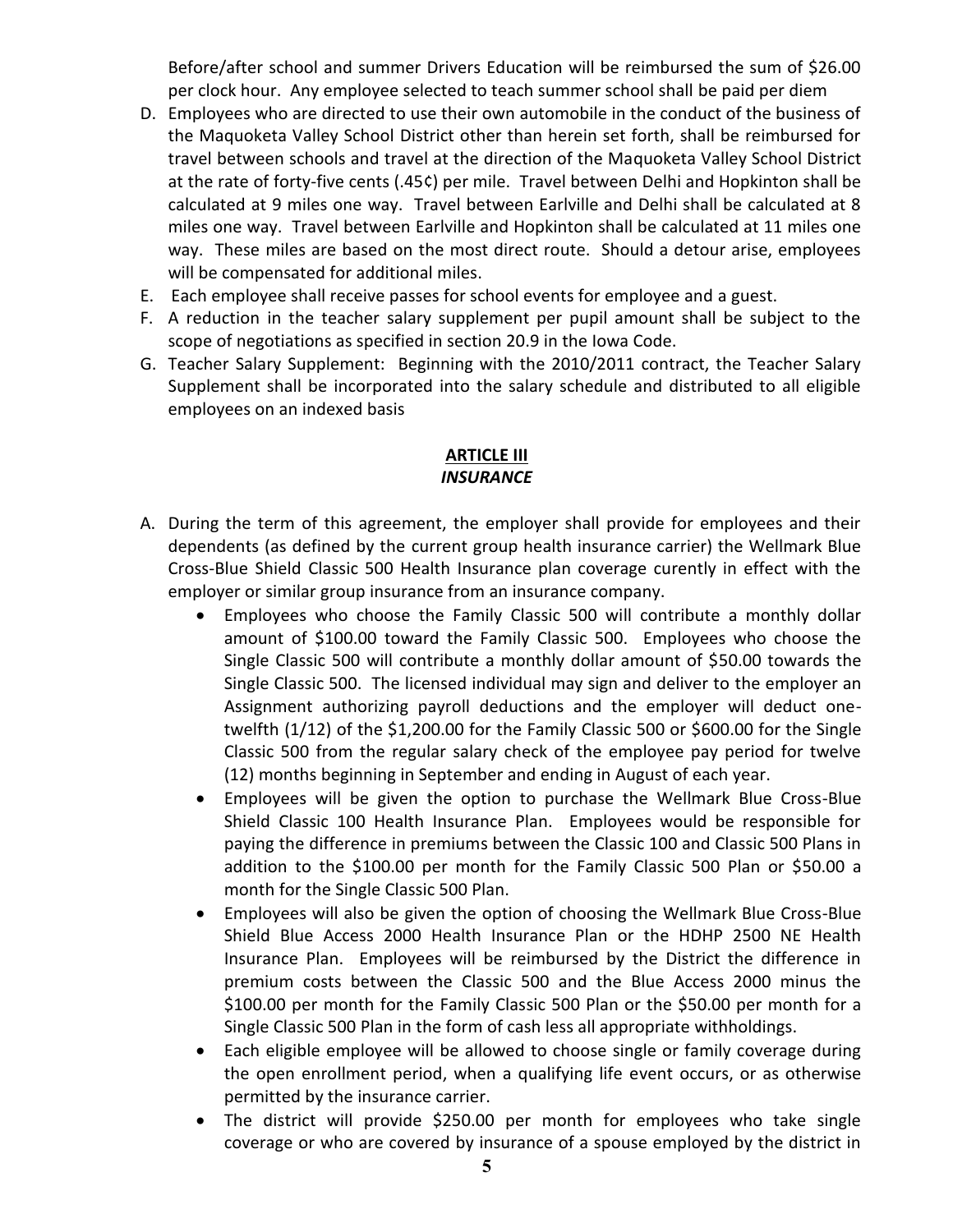the form of cash less all appropriate withholdings.

- B. Employer shall obtain for and on behalf of each employee, group life insurance coverage in the amount of Thirty Thousand Dollars (\$30,000.00) which shall include double indemnity, accidental death and dismemberment.
- C. Employees shall participate in a long-term disability insurance program that provides income protection at sixty-six and two-thirds percent (66 2/3%) of the employee's covered monthly compensation. The employee shall pay 100% of the premium. Premiums will be paid through payroll deduction. There shall be a waiver of premium clause for those on disability.
- D. Licensed employees who are initially employed after July 1, 1993, shall be entitled to insurance benefits in the amounts indicated. (1) Licensed individuals employed on an FTE (Full-Time Equivalency) basis from 0.1 through 0.49 shall receive no insurance benefits. (2) Licensed individuals employed on an FTE basis from 0.50 through 0.874 shall receive single health insurance plus a pro-rata portion of all other insurance benefits. (3) Licensed individuals employed on an FTE basis from 0.875 and above shall receive full insurance benefits.
- E. Employees will have the option to purchase dental insurance, subject to carrier requirements and restrictions.

#### **ARTICLE IV DEDUCTIONS**

- A. Upon appropriate written authorization from the employee, the Board may deduct from the salary of any employee and make appropriate remittance for annuities, Credit union(s), savings bonds, charitable donations or other plans or programs.
- B. All plans and programs must be jointly approved by the Association and the Board.

### **ARTICLE V EVALUATION**

# **A. EVALUATION PROCEDURES:**

- The classroom teaching performance of regular full-time first and second year classroom teachers shall be formally evaluated each school year. Beyond their second year of service, classroom teachers will be formally evaluated at least once every third year.
- Initial Meeting Prior to October 1, the building administrator will meet with all beginning, new and career teachers that will be observed to review expectations and evaluation timelines. The expectations include the Iowa teaching standards and criteria. At this time, the administrator will provide staff with copies of all evaluation guidelines and forms.
- Copies of the completed evaluation forms will be given to the teacher.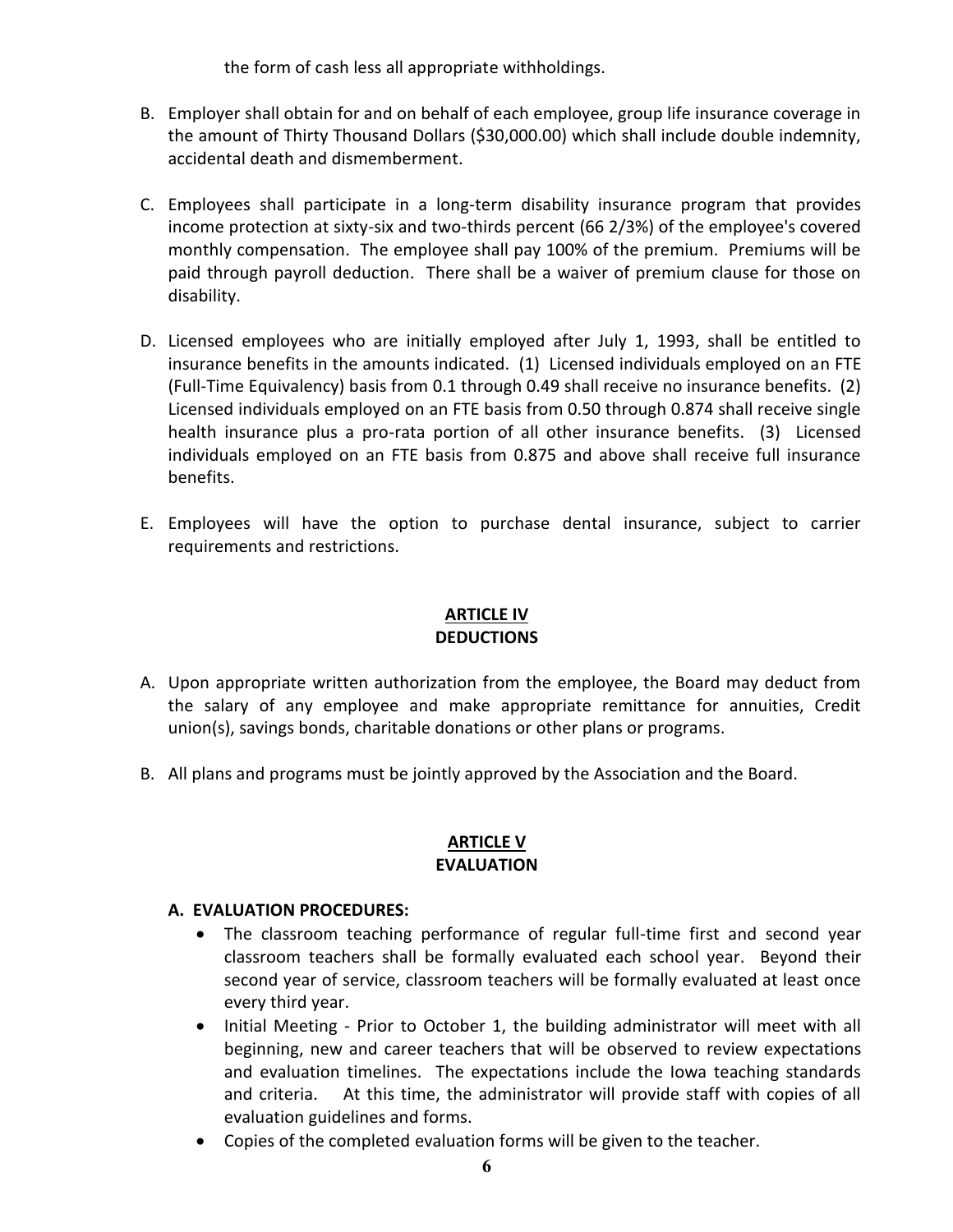- The teacher shall have the right to submit an explanation or other written statement regarding any evaluation for inclusion in his/her personnel file.
- All formal observations of classroom teaching performance shall be conducted openly and with full knowledge of the teacher. A copy of any such evaluation shall be given to the teacher at or before the post-observation conference. The teacher shall have the right to respond in writing to the evaluation and the response shall be attached to the evaluation in the teacher's personnel file. All evaluations shall be fair, accurate and the methods uniformly applied.
- The present evaluation system is on file at the administrative office and shall be made available to any teacher upon request.
- Failure of the employer to follow the evaluation methods and procedures as outlined in the district plan shall be subject to the grievance procedure outlined in Article VII. The rights of beginning teachers will be as outlined by the State of Iowa.

# **ARTICLE VI** *STAFF REDUCTION*

# A. **STAFF REDUCTION:**

- For the purpose of this article, seniority will be based on continuous years of employment by the Board for each category taught by the employee. If an employee teaches in more than one category, he/she will receive credit in each category taught. Employees voluntarily or involuntarily transferred shall retain their prior seniority in their previous position/s but it will not continue to accrue. They do not carry prior seniority to their new position. Seniority will not be broken by unpaid leaves of absence, but such time will not be counted in computing seniority.
- In the event of reduction in the number of staff, those teachers in the professional category affected shall be terminated by the following order of procedures:
	- o Upon determining that a reduction of staff is necessary and the areas and/or programs to be affected, the Board will have sole discretion to make any decision regarding the employees to be reduced. In reaching its decision as to which employees are to be reduced, the Board will consider the following:
		- 1. Whether the board can accomplish the necessary reduction by attrition in the position(s) to be reduced; then
		- 2. Whether the Board can accomplish the necessary reduction by no longer utilizing temporary or substitute teachers; then
		- 3. Whether the Board can accomplish the necessary reduction by reducing part-time employees; then
		- 4. Whether the Board can accomplish the necessary reduction by reducing least senior employee in any given category; then
		- 5. When seniority is equal between or among employees, reduction will be based on the employee who is adjudged by the District to meet a specific need of the District over an employee who is adjudged to meet no specific need of the District.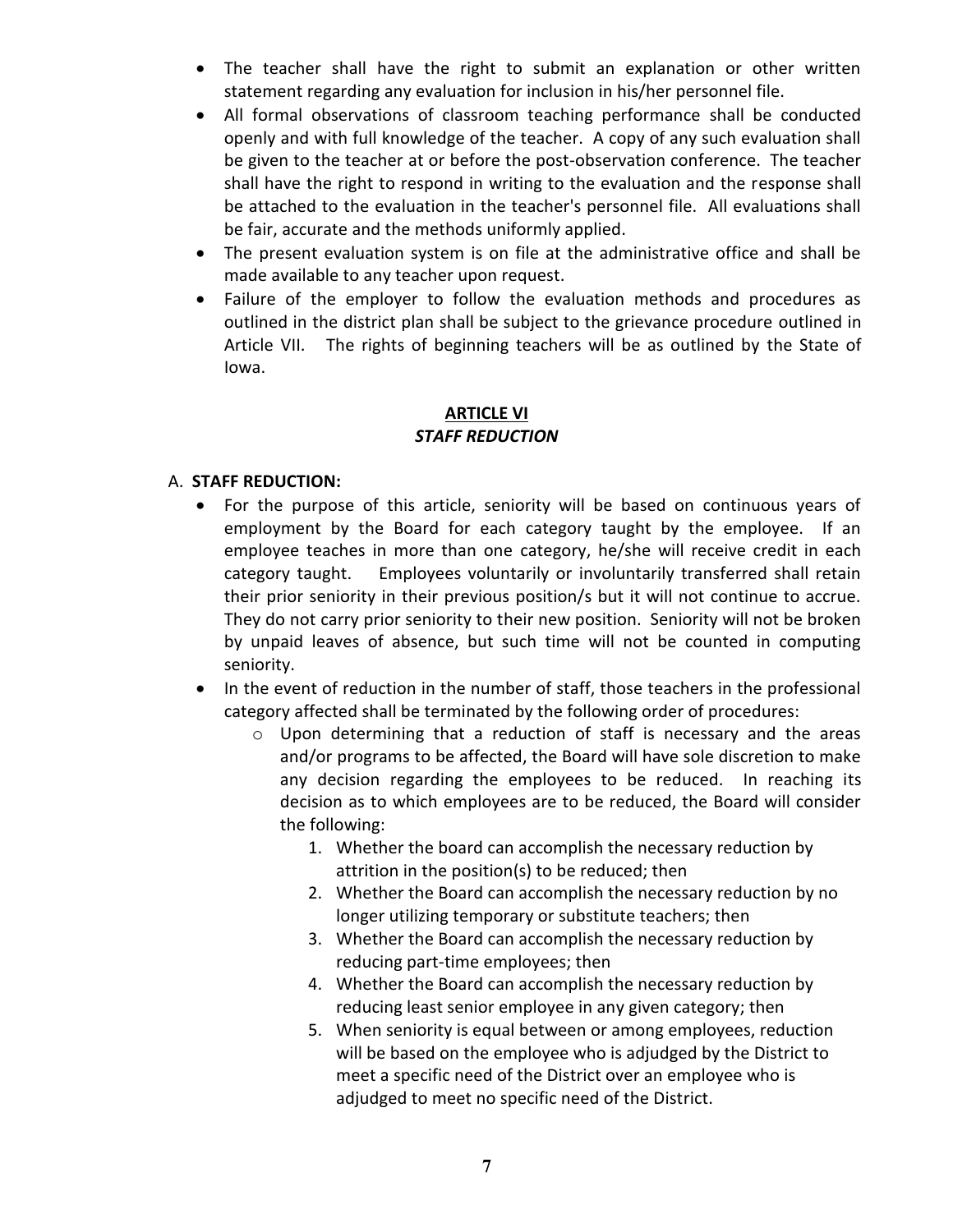# **B. STAFF CATEGORIES**

- There shall be five professional categories:
	- o Pre-School through the Sixth Grade including ESEA Chapter I reading teachers;
	- o Grades Seven (7) through Twelve (12) [7-12] which shall consist of the following sub-categories:
		- 1. Science, English-Speech, Social Studies, Home Economics, Vocational Agriculture, Language, Mathematics, Business, Guidance, Driver Education, Industrial Arts, Reading Teacher
	- $\circ$  Kindergarten through Twelve (K-12) which shall consist of the following subcategories:
		- 1. Librarians, Art, Music, Physical Education and Talented & Gifted
	- o Kindergarten through Twelve (K-12) Learning Disabilities
	- o Kindergarten through Six (K-6) Guidance Counselor
	- o Teachers with temporary or emergency certification
- If a teacher is eliminated from any category or sub-category and has had previous teaching experience in the Maquoketa Valley School District in any of the other categories or sub-categories, then said teacher will have an opportunity to enter said other category or sub-categories if their accrued years of teaching in said category or sub-category is greater than that of other employees in the said category or sub-category.
	- o Extra Duty assignments shall not be given preference above seniority rights.

# **C. RECALL RIGHTS:**

 Any teacher terminated pursuant to this section shall have recall rights to the position in which the teacher had seniority immediately prior to said termination for one year from effective date of his/her termination. During said one year period, all teachers with recall rights shall be offered unfilled positions for which they have had previous teaching experience in the Maquoketa Valley School District. Any teacher terminated should inform the school district of address change if he/she wants to be offered available positions. Notice of recall shall be sent by Registered Mail to the last address given in writing to the employer by the teacher to be recalled. Failure on the part of the teacher to respond in writing by Registered Mail to said notice within 10 days shall result in a forfeiture of all recall rights of said teacher.

# **D. NOTIFICATION:**

 The administration shall provide written notice to the association and to any teacher affect by reduction as early as possible, but not later than April 30, preceding such school year.

#### **E. BENEFITS:**